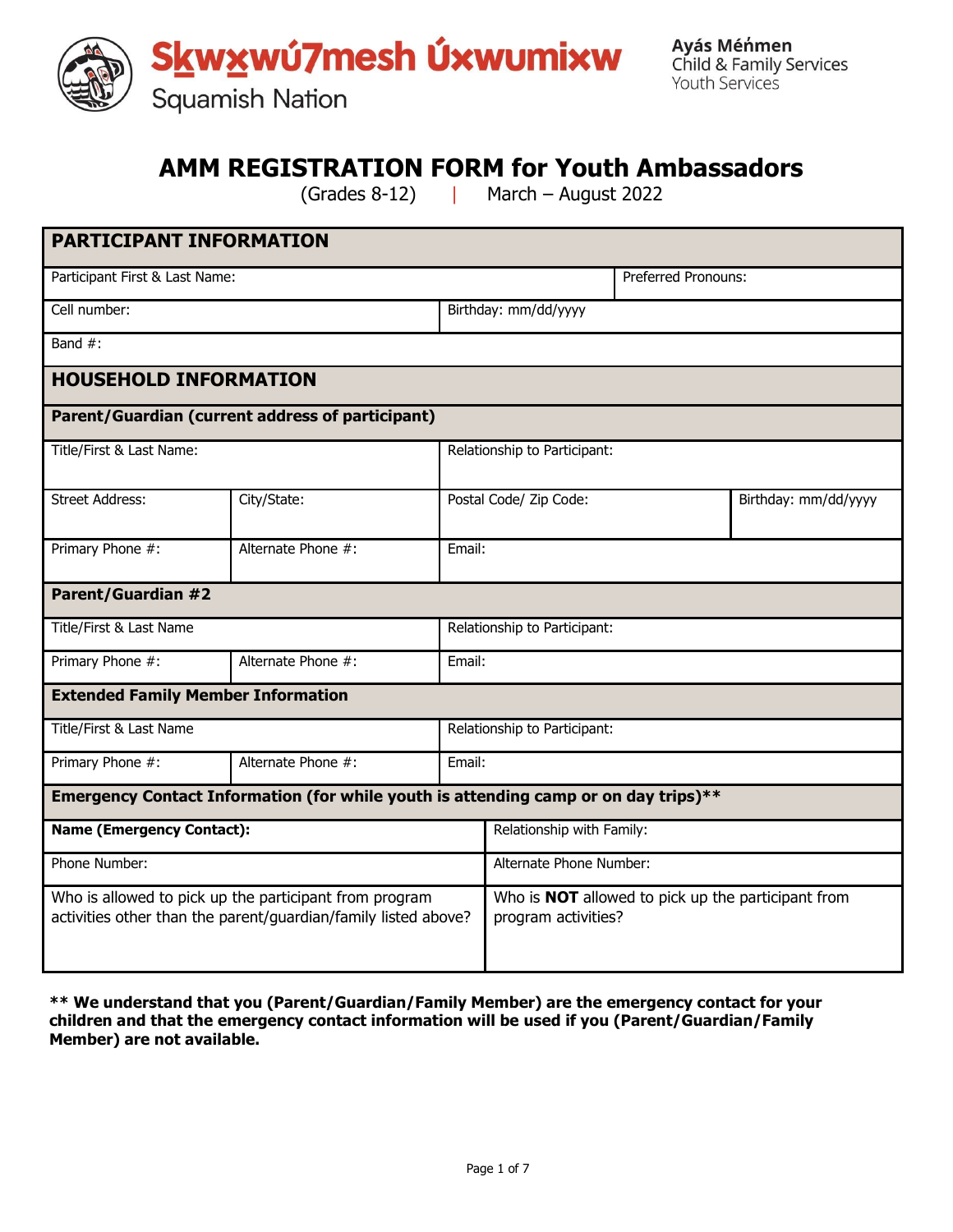**Ayás Méńmen**<br>Child & Family Services Youth Services

## **Participant's Medical Information**

**\*\*\*Please print & fill in all pages for each participant \*\*\***

| <b>Participant Name:</b> |         | Date of Birth:   | Gender: |
|--------------------------|---------|------------------|---------|
| Health Card #:           | Expiry: |                  |         |
| Physician Name:          |         | Physician Phone: |         |

| <b>Dietary Restrictions:</b>                                           |                                                                                                                                                                                             | <b>General Health:</b>                                                                                                                                                                                                          |
|------------------------------------------------------------------------|---------------------------------------------------------------------------------------------------------------------------------------------------------------------------------------------|---------------------------------------------------------------------------------------------------------------------------------------------------------------------------------------------------------------------------------|
| None<br>П<br>Vegan<br>П<br>Lactose Intolerant<br>П<br>No Red Meat<br>П | <b>Please List any major</b><br>food dislikes:                                                                                                                                              | Is there anything about the participants health (mental,<br>emotional, physical, or spiritual) you would like Ayás<br>Méńmen staff to know so we can best support them during<br>this program?                                  |
| Vegetarian<br>Ш                                                        | <b>Intolerances to food:</b>                                                                                                                                                                |                                                                                                                                                                                                                                 |
| Gluten Free<br>П                                                       |                                                                                                                                                                                             |                                                                                                                                                                                                                                 |
| No Pork<br>П                                                           |                                                                                                                                                                                             |                                                                                                                                                                                                                                 |
| Other                                                                  |                                                                                                                                                                                             |                                                                                                                                                                                                                                 |
|                                                                        |                                                                                                                                                                                             | <b>Medications:</b>                                                                                                                                                                                                             |
| <b>Allergies:</b><br>Does the participant have any allergies? $\Box$   | Yes $\Box$ No                                                                                                                                                                               | Does the participant currently take medication?<br><b>No</b><br>Yes                                                                                                                                                             |
| Does the participant carry an epi-pen?                                 | $\Box$ Yes $\Box$ No                                                                                                                                                                        | If Yes, before any overnight programs the participant will<br>need to fill out a medication form.                                                                                                                               |
|                                                                        | Indicate severity and triggers (airborne, contact or<br>ingestion) in the case of SEVERE allergy please provide a<br>personal emergency management plan & history of<br>previous reactions. |                                                                                                                                                                                                                                 |
| Allergy $#1$                                                           |                                                                                                                                                                                             |                                                                                                                                                                                                                                 |
|                                                                        |                                                                                                                                                                                             | Other Medical conditions: (i.e. asthma, emphysema, hay<br>fever, diabetes, epilepsy, nosebleeds, fainting, heart<br>condition, high blood pressure, sleep walking, bed wetting,<br>urinary tract infections, chronic pain, etc) |
| Allergy #2                                                             |                                                                                                                                                                                             |                                                                                                                                                                                                                                 |
|                                                                        |                                                                                                                                                                                             |                                                                                                                                                                                                                                 |
| Allergy #3                                                             |                                                                                                                                                                                             | Other Mental Health conditions: (i.e. ADHD, Autism,<br>FASD, Anxiety, Depression, etc.)                                                                                                                                         |
|                                                                        |                                                                                                                                                                                             |                                                                                                                                                                                                                                 |
|                                                                        |                                                                                                                                                                                             |                                                                                                                                                                                                                                 |
|                                                                        |                                                                                                                                                                                             |                                                                                                                                                                                                                                 |
| Please list any accessibility needs we can support:                    |                                                                                                                                                                                             |                                                                                                                                                                                                                                 |
|                                                                        |                                                                                                                                                                                             |                                                                                                                                                                                                                                 |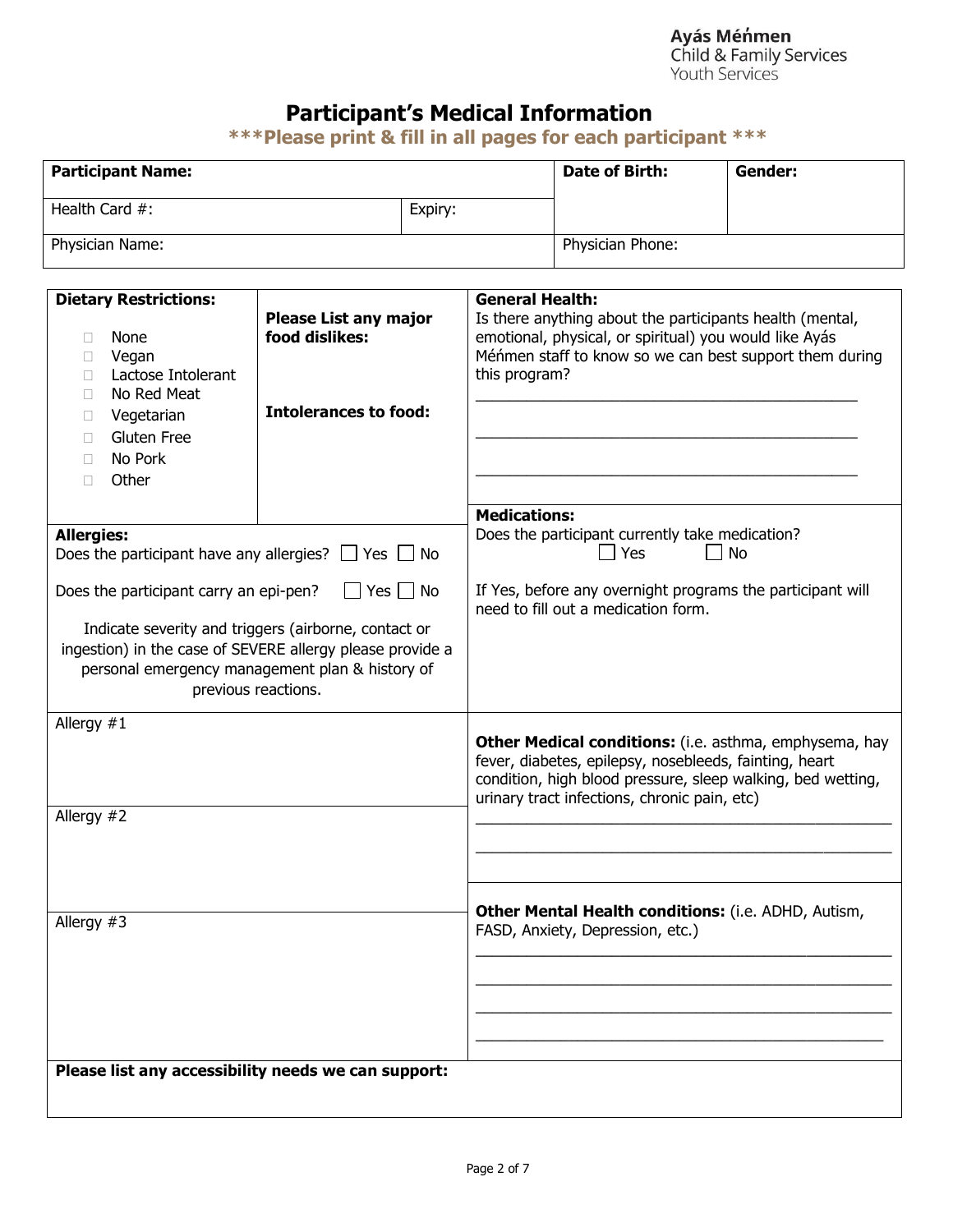Avás Ménmen Child & Family Services **Youth Services** 

**Authorization:** To the best of my knowledge this/my child does not have any communicable diseases and is physically able to participate in all program activities except as indicated above. All medical problems or conditions requiring ongoing medical supervision or care have been fully noted. I give permission for this health information to be shared with the appropriate people including staff and Medical Personnel.

#### **If I have a child attending the program:**

 $\Box$  I understand that I will be notified following assessment or treatment by a local physician.

 $\Box$  In case of an emergency, if I cannot be reached, permission is hereby given to the program staff to take whatever steps deemed necessary to ensure the safety and health of my participant. This also allows permission for the program to contact the participant's family physician.

The above information is correct to the best of my knowledge. I will notify Ayás Méńmen of any changes as soon as possible.

#### **My signature below indicates all information on this medical and general information form is complete and accurate**.

Signature of Parent or Guardian: Date: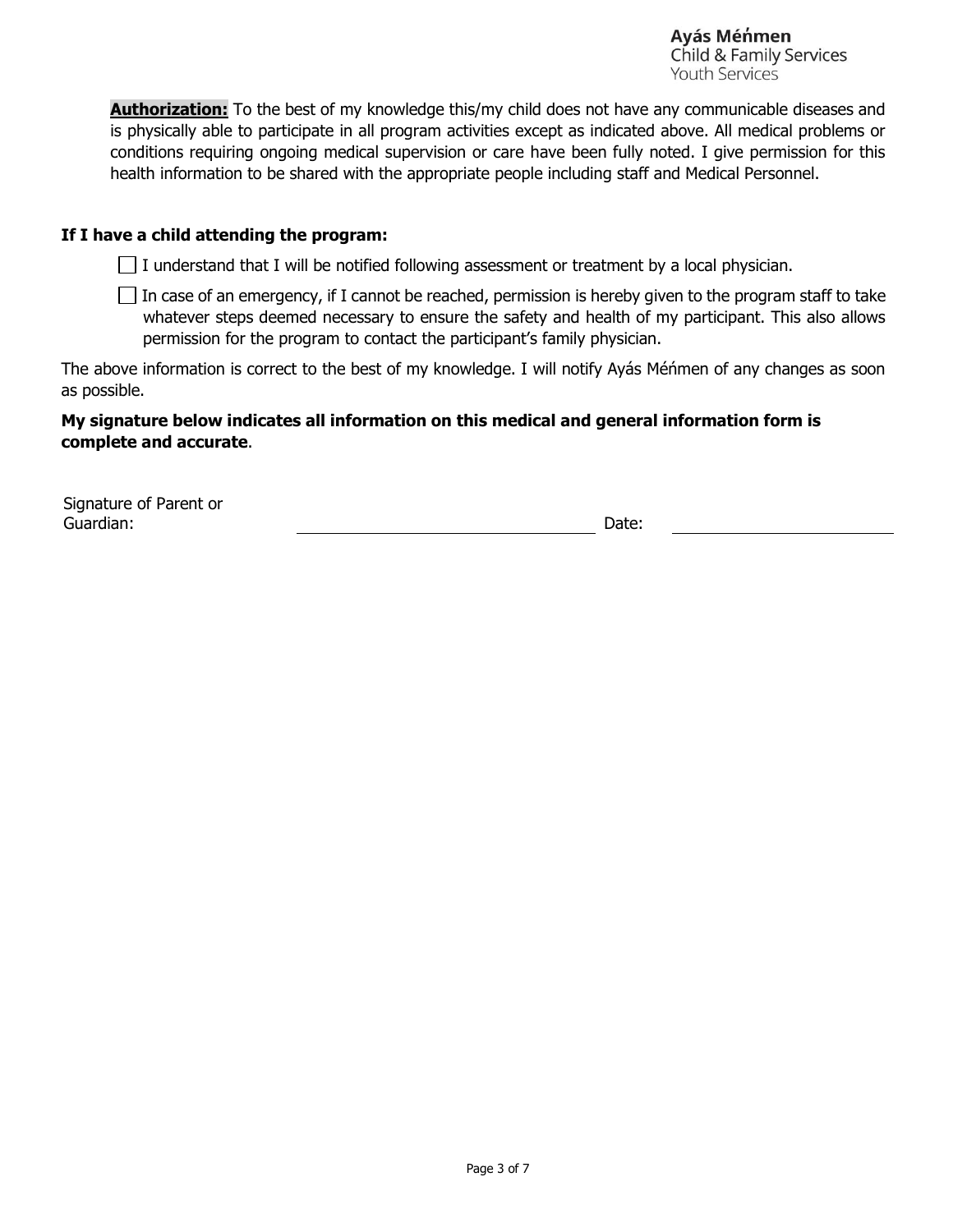### **Photo Waiver / Release**

Ayás Méńmen is constantly updating its promotional materials. We are proud of our programs and would like to be able to show pictures that demonstrate what we do. We take pictures during all our programs. We are asking for permission to use your image or your child's image in promotional material and/or on our website (including social media) to promote the benefits of Ayás Méńmen programs.

Ayás Méńmen can use my image or this/my child's image (in photograph, digital, video or electronic form) for and in publications, posters, web-site or other media, without limitation, and I agree not to make any claim for misappropriation of personality, breach of privacy, or other loss or damages against Ayás Méńmen in respect thereof.

#### **Please indicate if you agree or disagree with the information above related to Photo**

|                   | Waiver/Release by checking one of the checkboxes: | <b>Agree</b>                                                   | <b>Disagree</b> |
|-------------------|---------------------------------------------------|----------------------------------------------------------------|-----------------|
| Participant Name: |                                                   | Participant Signature:                                         |                 |
| Date:             |                                                   | Signature of Parent/Guardian<br>(If participant is under 18) : |                 |

| - |  |  |
|---|--|--|
|   |  |  |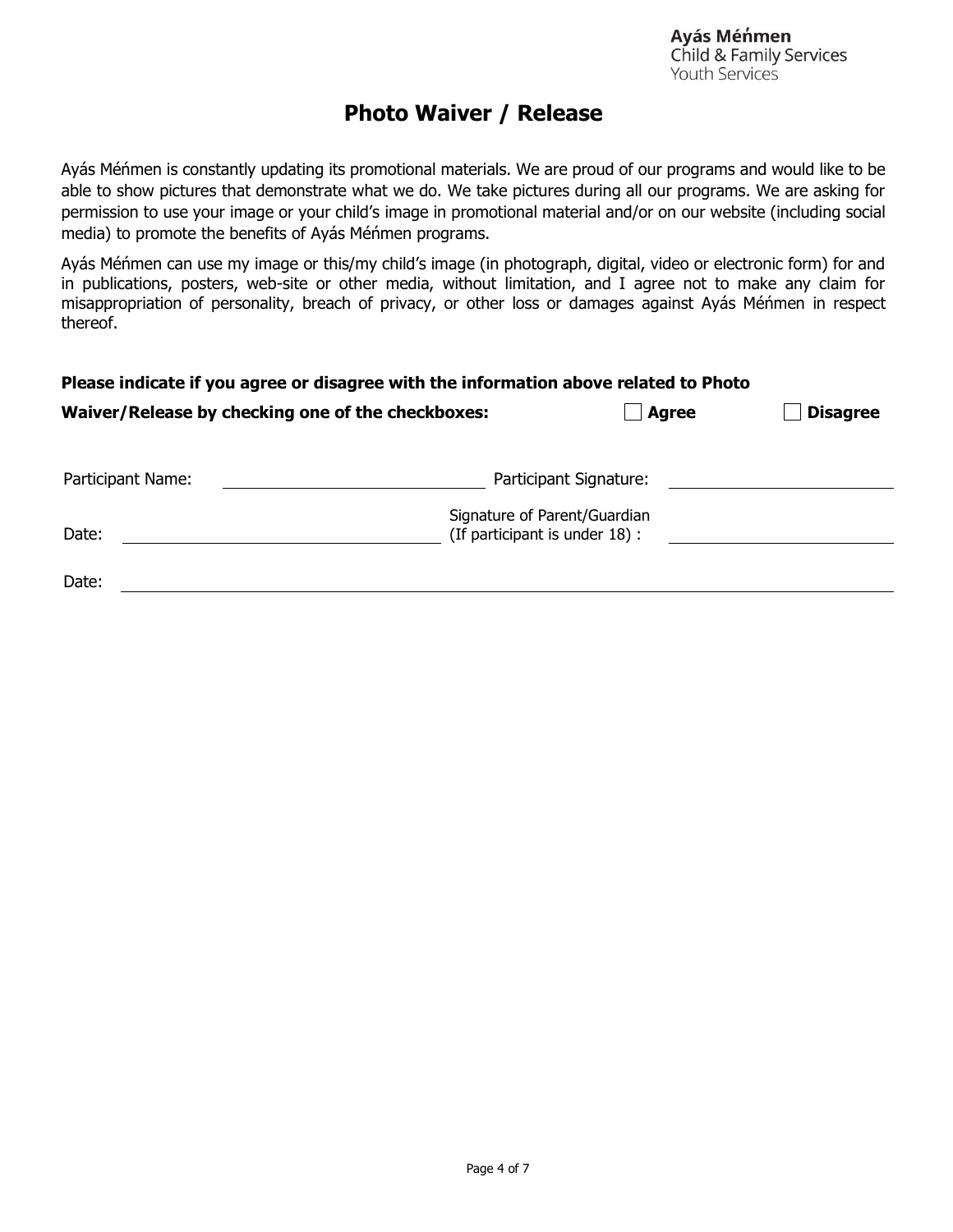Avás Ménmen Child & Family Services Youth Services

### **Conditions of Enrollment**

If I am participating in the program I agree to participate in all program activities and in any supervised trips to places as arranged by Ayás Méńmen staff, provided I feel safe and comfortable within my personal limits.

If I have a child participating in the program and I/we agree to allow this/your child to participate in all program activities and in any supervised trips to places as arranged by Ayás Méńmen staff provided my child feels safe and comfortable within their personal limits.

In consideration of acceptance of this application by Ayás Méńmen, I/we hereby agree as follows:

- a) that the Directors of Ayás Méńmen reserve the right to terminate the registration of any participants when it is deemed by the Directors to be in the best interest of the participants and/or program.
- b) if I have a child participating in the program, I give program officials authority to act on my behalf in case of emergency
- c) to release and indemnify Ayás Méńmen from any and all claims for losses or articles and damages arising as a result of any accident, injury or otherwise sustained by the herein named participant arising from participation in any program activities

### **Waiver**

Participant Name:

#### **Please read carefully**.

\* By signing this you recognize and understand the acknowledgement of risk form and you give up all your legal rights to sue for injuries or loss caused during the period that the participant is under the supervision of Ayás Méńmen.

\* We hereby forever release, discharge and hold harmless the instructors, volunteers, directors or any other staff member of Ayás Méńmen from any claim, action or damage arising out of the Participant's activities while participating in an Ayás Méńmen camp/program.

\* We further understand that Ayás Méńmen assumes no liability or responsibility for injury or loss to the aforementioned participant's person or property.

\* I /We have read, understood, accept and agree to abide by the policies and guidelines as set forth and acknowledge the risk involved in Ayás Méńmen camps/programs. If I have any uncertainty as to the nature of the programs, I will request more information from Ayás Méńmen.

#### **\* Please initial each of the above paragraphs to ensure you have read and understand the waiver information.**

| Participant Name:      | Print Parent/Guardian's Name |
|------------------------|------------------------------|
| Participant Signature: | Parent/Guardian's Signature  |
|                        |                              |
| Witness Signature      | Print Witness name           |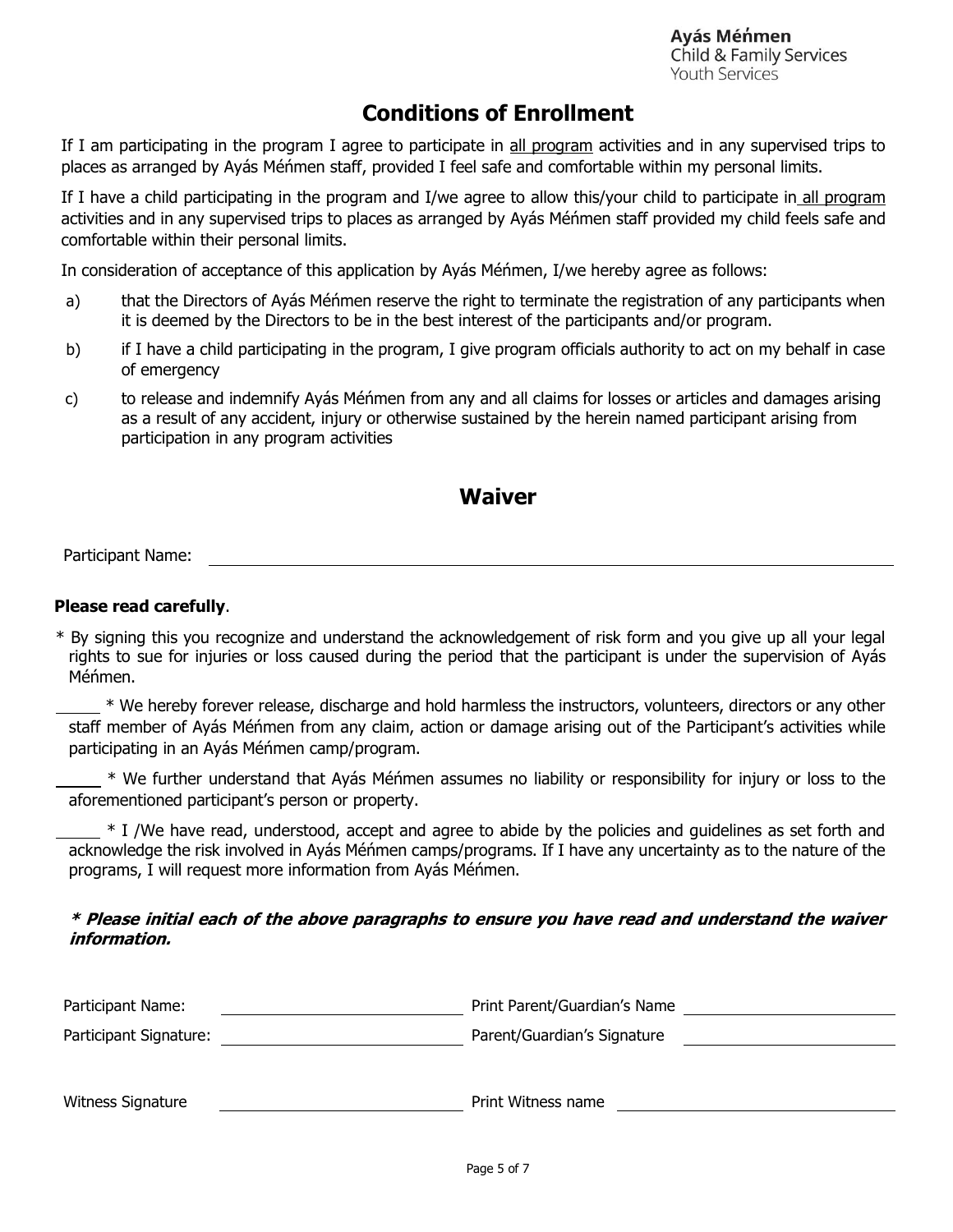### **Acknowledgement of Risk**

\*\*To be read/understood by both parents & child\*\*

Participant Name:

**Ayás Méńmen** would like you to read the following carefully as it may affect this/your child's safety and the safety of others going on this trip. Once you have read it we would like you to sign the bottom of the form as an indication that you have read and understood it, and return it to us, together with the rest of your registration package. We have taken all reasonable steps to provide you with the level of care and assurances of safety appropriate to these activities. However, you should be aware that certain inherent risks remain which are integral to the activity, and which cannot be eliminated without destroying the uniqueness of the activities.

Amongst other things, some of these risks can contribute to:

- The loss or damage of your personal clothing or equipment
- Feelings of discomfort, fear and apprehension, or even
- Accidental injury, illness, or trauma, which in extreme cases may result in death.

The level of real (as opposed to perceived) risk associated with the activities at camp is very low. However, the type of risks may be something with which you are not familiar. The level of risk is generally no greater than that associated with, for example, the normal play of an average person/child, or that associated with a person/child or youth undertaking recreational activities appropriate to their ability, fitness, age, etc.

Depending on which camp the child is participating in, they may be involved with any or all of the following. If you are not comfortable with any of these you should let that be known to us as soon as possible.

Things you may encounter include, but may not be limited to:

**Rough or rugged terrain**. This trip may be on mountain, forestry or rough terrain. If you are only used to footpaths, tarmac surfaces, and gentle inclines, etc., this may come as a bit of a surprise by putting greater strain on joints and muscles than you are used to.

**Physical effort.** Our camps involve physical effort that at times may be more than the participant are used to. This may involve stamina or physical strength. If the participant has medical conditions or injuries, past or present, which may make some activities difficult, they should make us aware of them. Rest assured however, that we could accommodate almost anyone provided we know about the condition.

**Animals.** Ayás Méńmen operates its camps in the British Columbia wilderness where wild animals are present. While it is a wilderness setting, participants will be given instruction on how they can be responsible users of the wilderness. Animals generally tend to avoid human activity. However with wild animals a reality of wilderness living, we ask all children to "cruise in twos" when walking from one area of the camp to the next.

**Water activities (ex. Shokum, swimming, etc)**. All normal and appropriate precautions will be taken, such as the use of buoyancy aids when appropriate. However, some situations may become stressful for some people. If you (the participant) has an unusual aversion to water you should let that be known to us, although the ability to swim is NOT a requirement.

**Environmental risks and hazards.** These may include such factors as lightning, floods or rock-fall although the more common would be rapid and significant changes in the weather, or unstable or slippery conditions underfoot.

**Transportation.** Getting to our camps requires transportation on major roadways. Accidents are very rare but can happen and can be fatal. We do our best to minimize accidents by hiring quality drivers and using reliable vehicles.